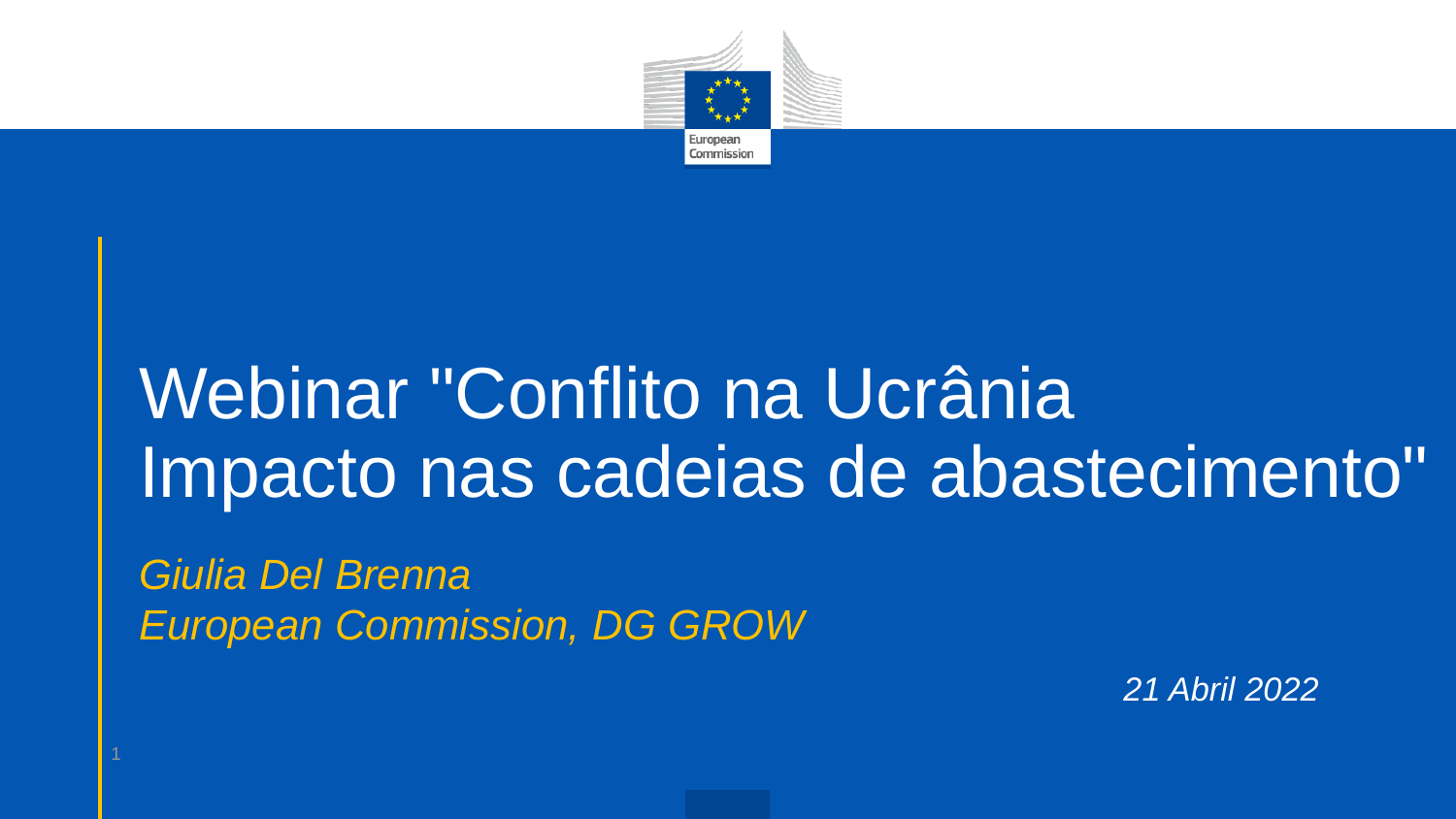## Outline of the presentation

- 1. EU exposure to the crisis
- 2. Challenges for companies
- 3. Measures at EU and Member State level

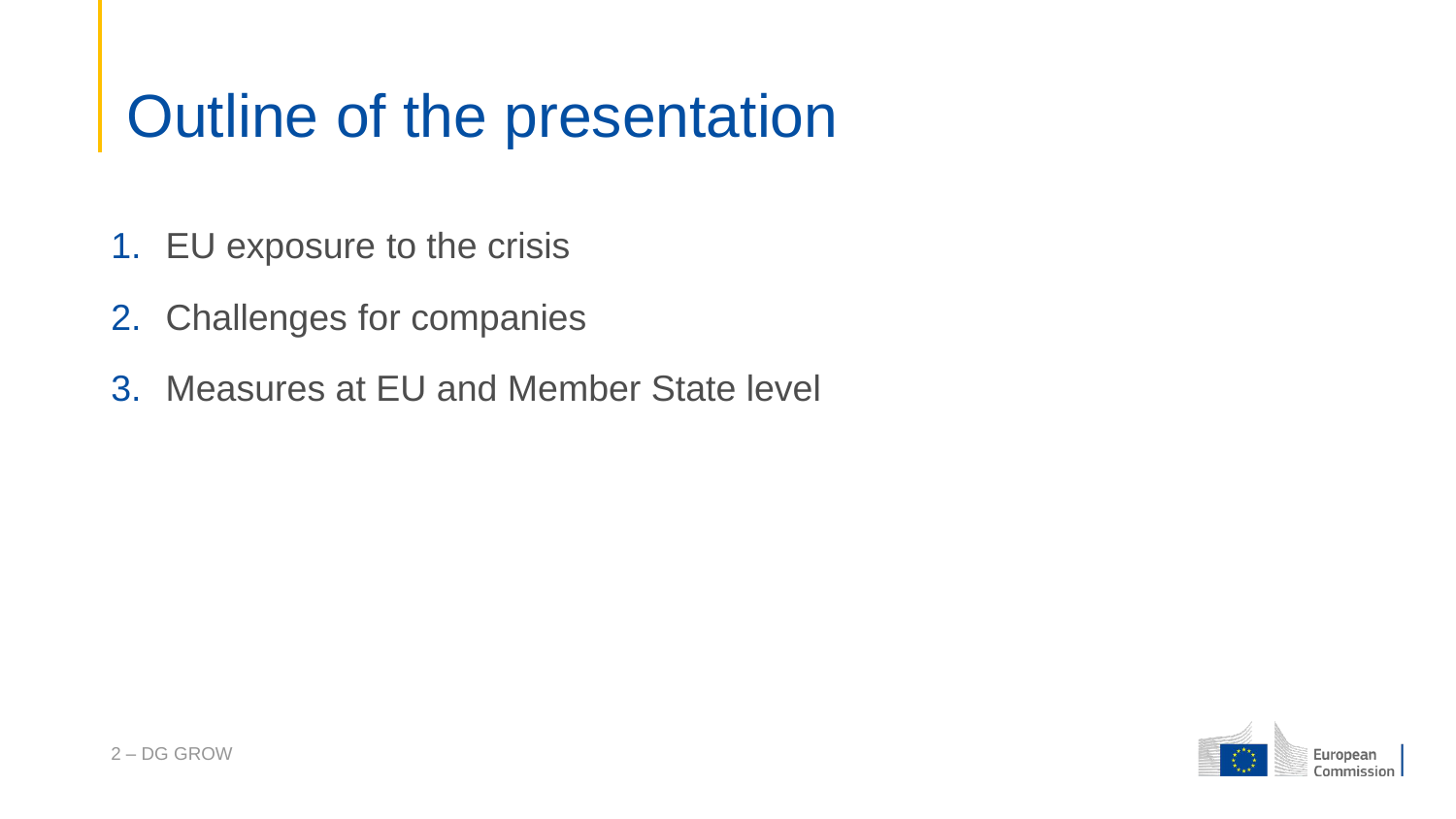#### 1. Trade and FDI Exposure

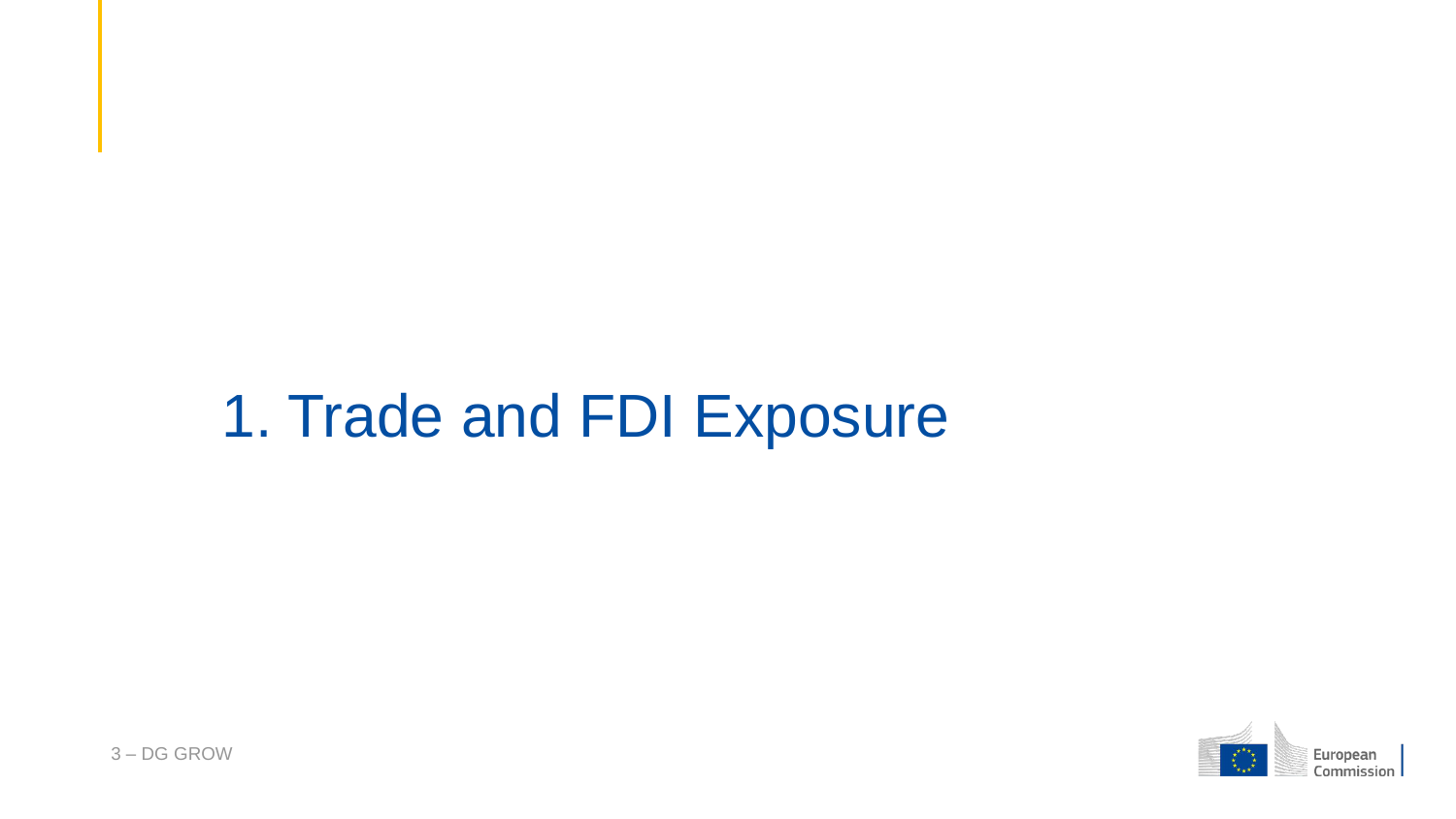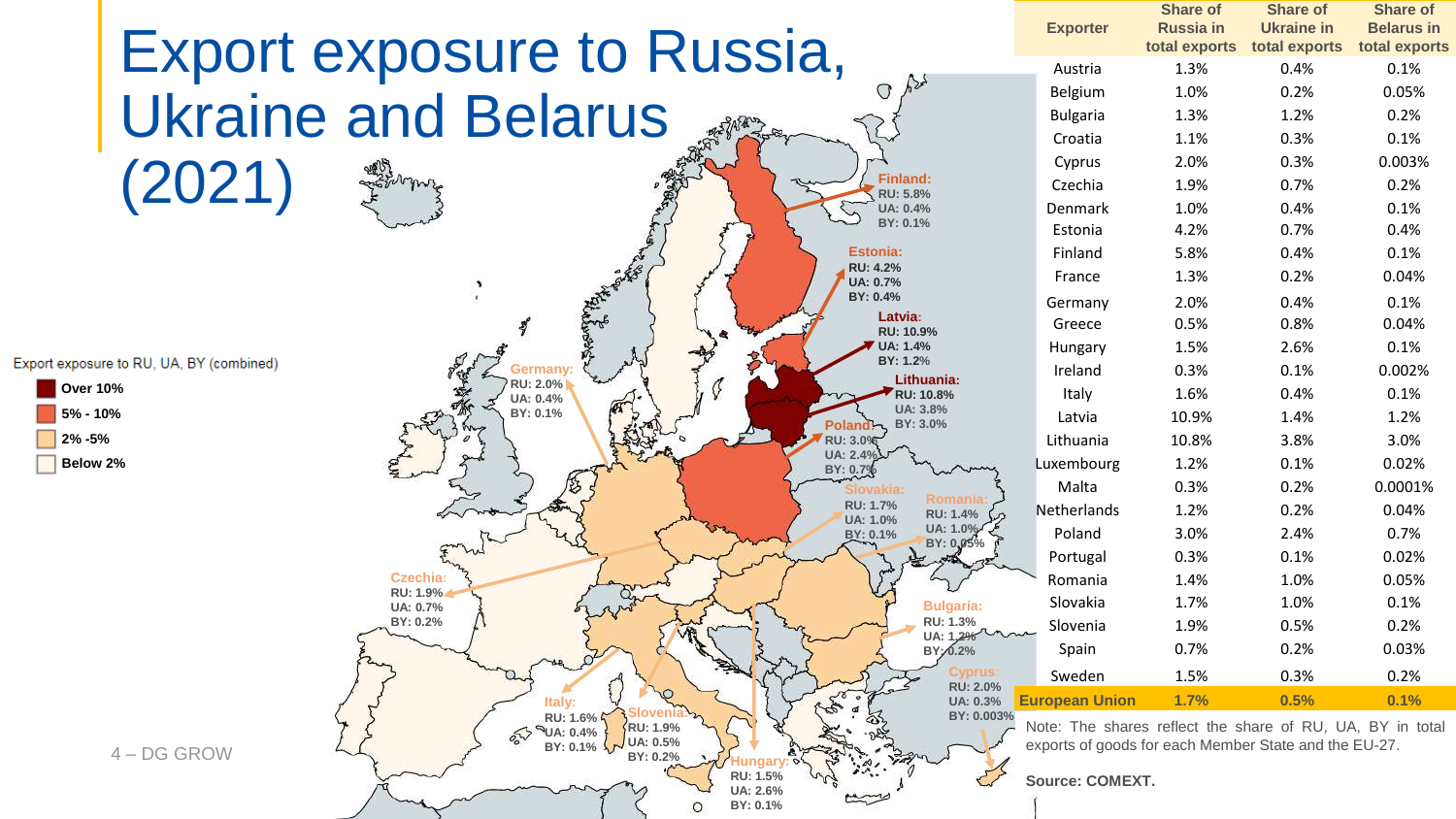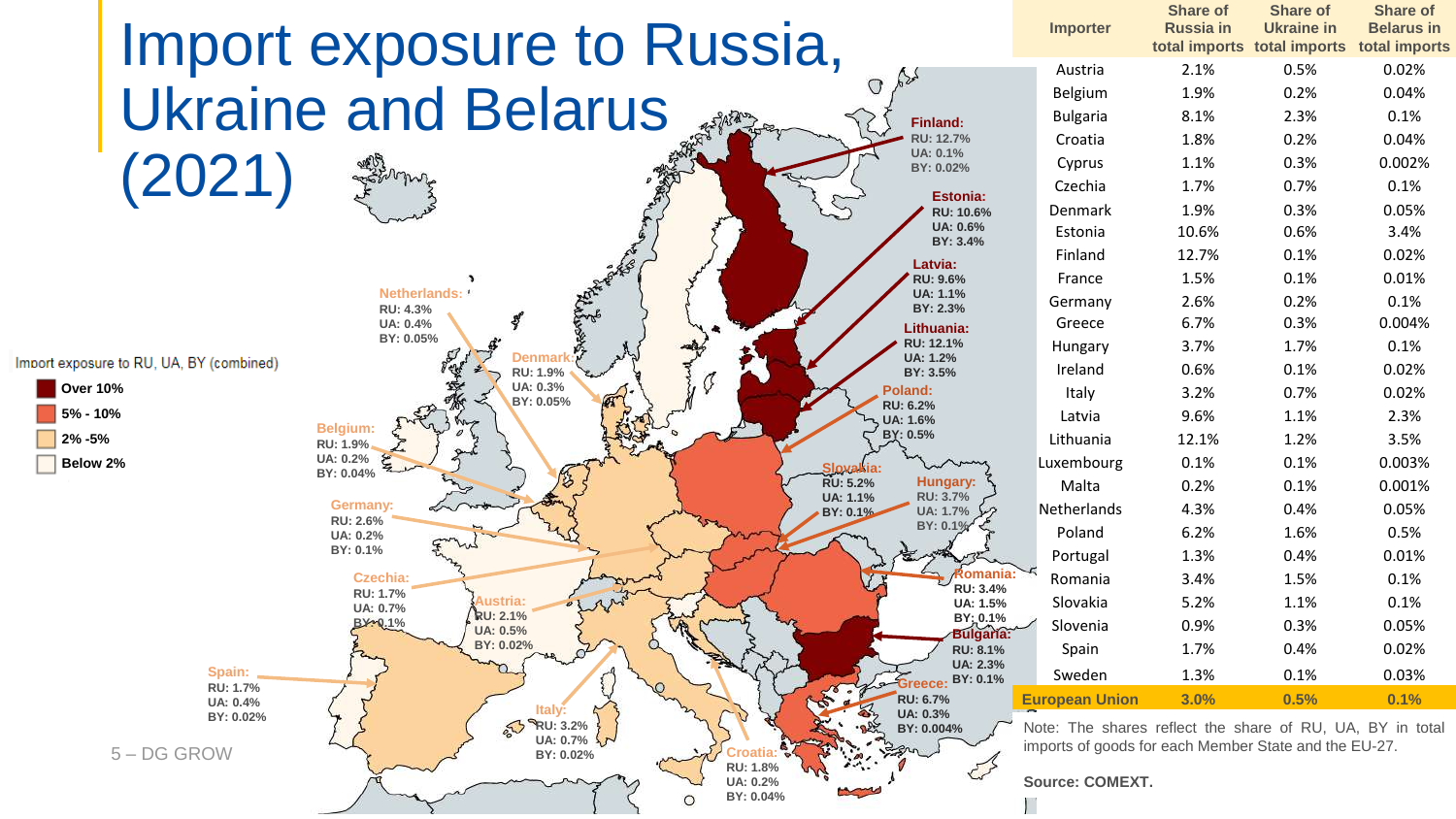## Russian share (in value added) in sectoral supply chains in the EU



European Commission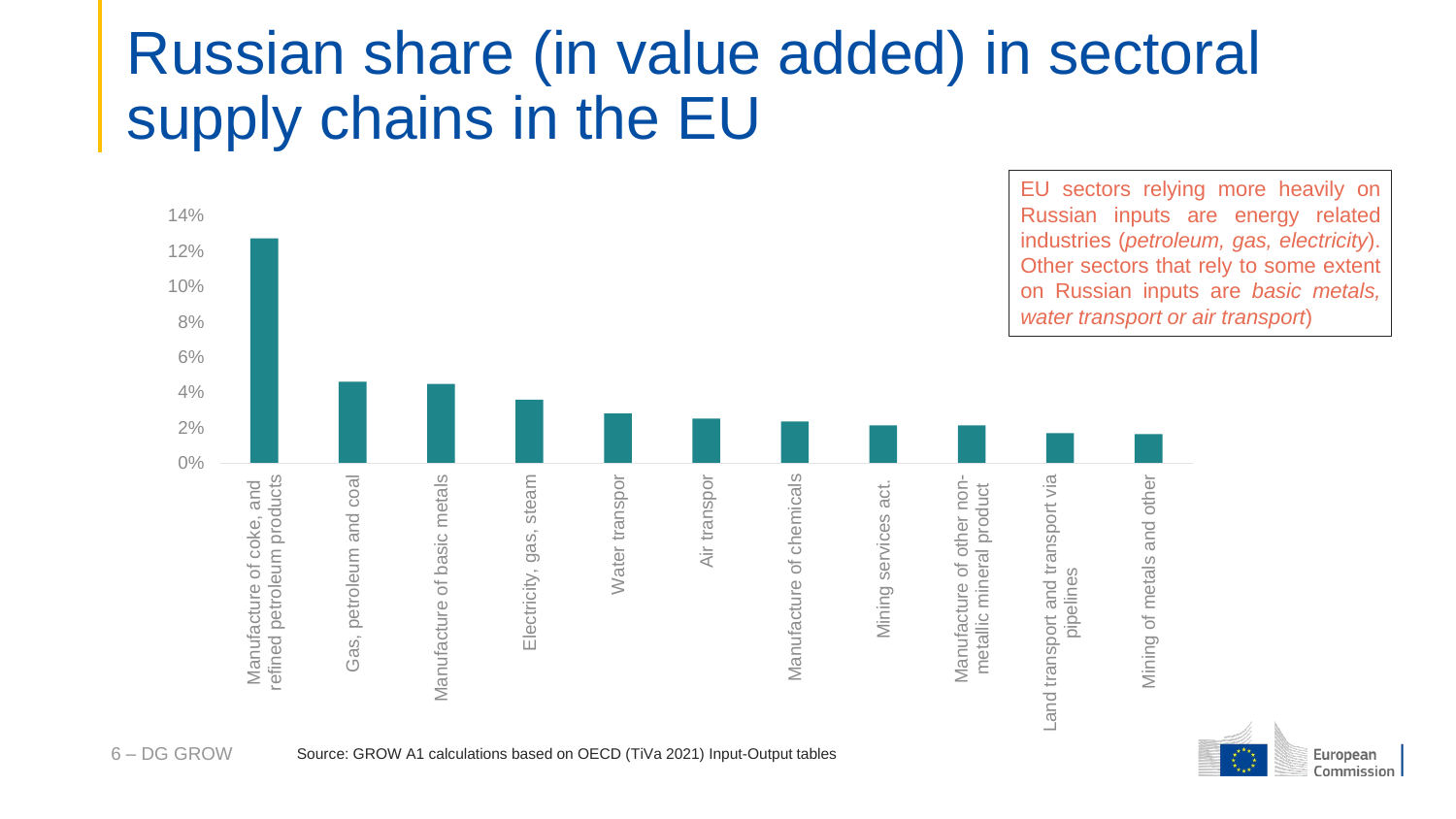## FDI exposure: Russian assets in the EU

Total Russian assets (including FDIs) in EU countries, 2020, % MS GDP

Russian assets in the EU, by type (FDIs and other assets), 2020, €bn - **Total: €460.6bn**





*Source: FinFlows database updated and maintained by JRC and ECFIN* – GROW A1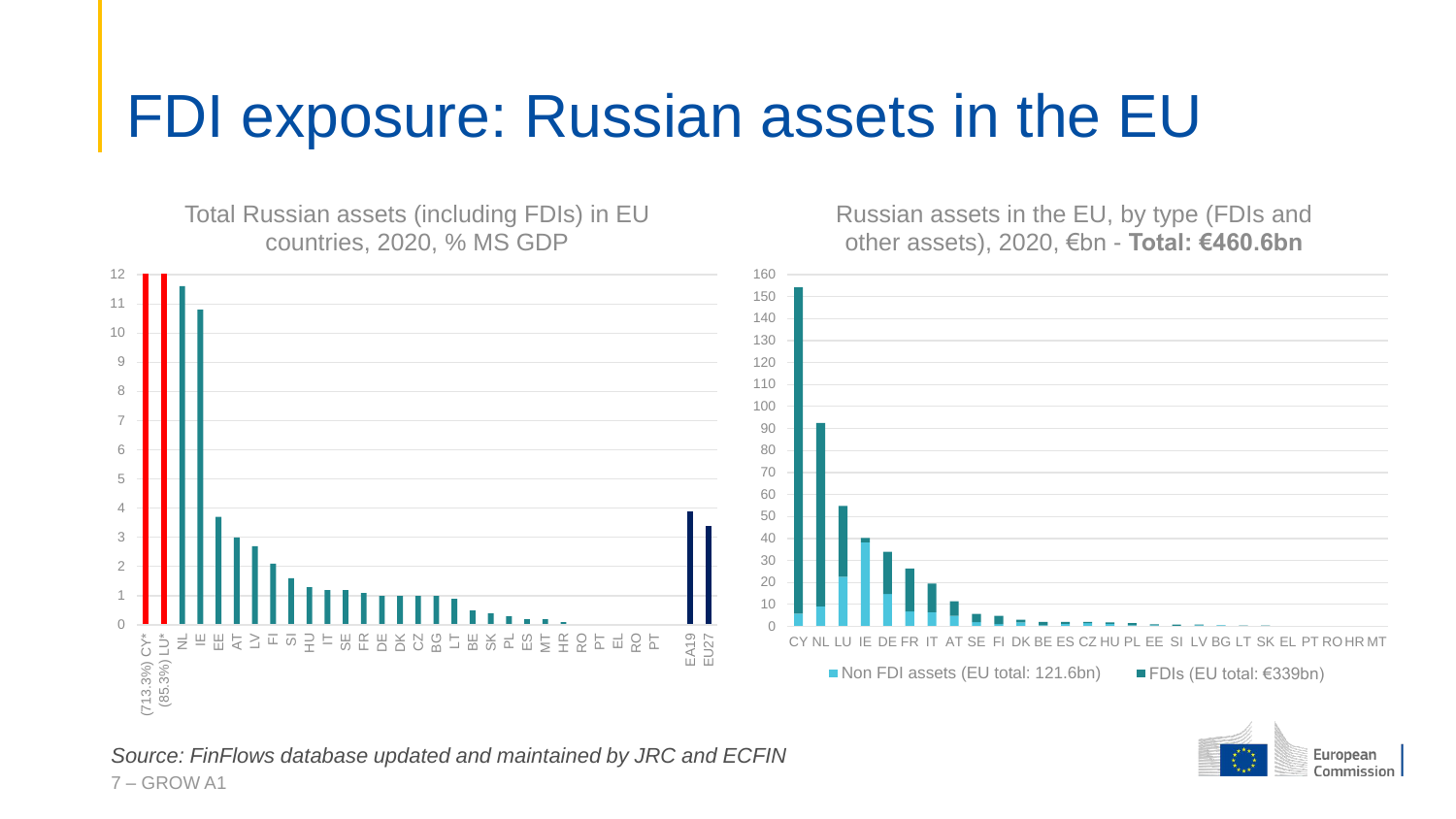## FDI exposure: EU assets in Russia

Total EU assets (including FDIs) in Russia, 2020, % GDP





EU assets in Russia, by type (FDIs and other assets), 2020, €bn - **Total: €307.5bn**

*Source: FinFlows database updated and maintained by JRC and ECFIN* – GROW A1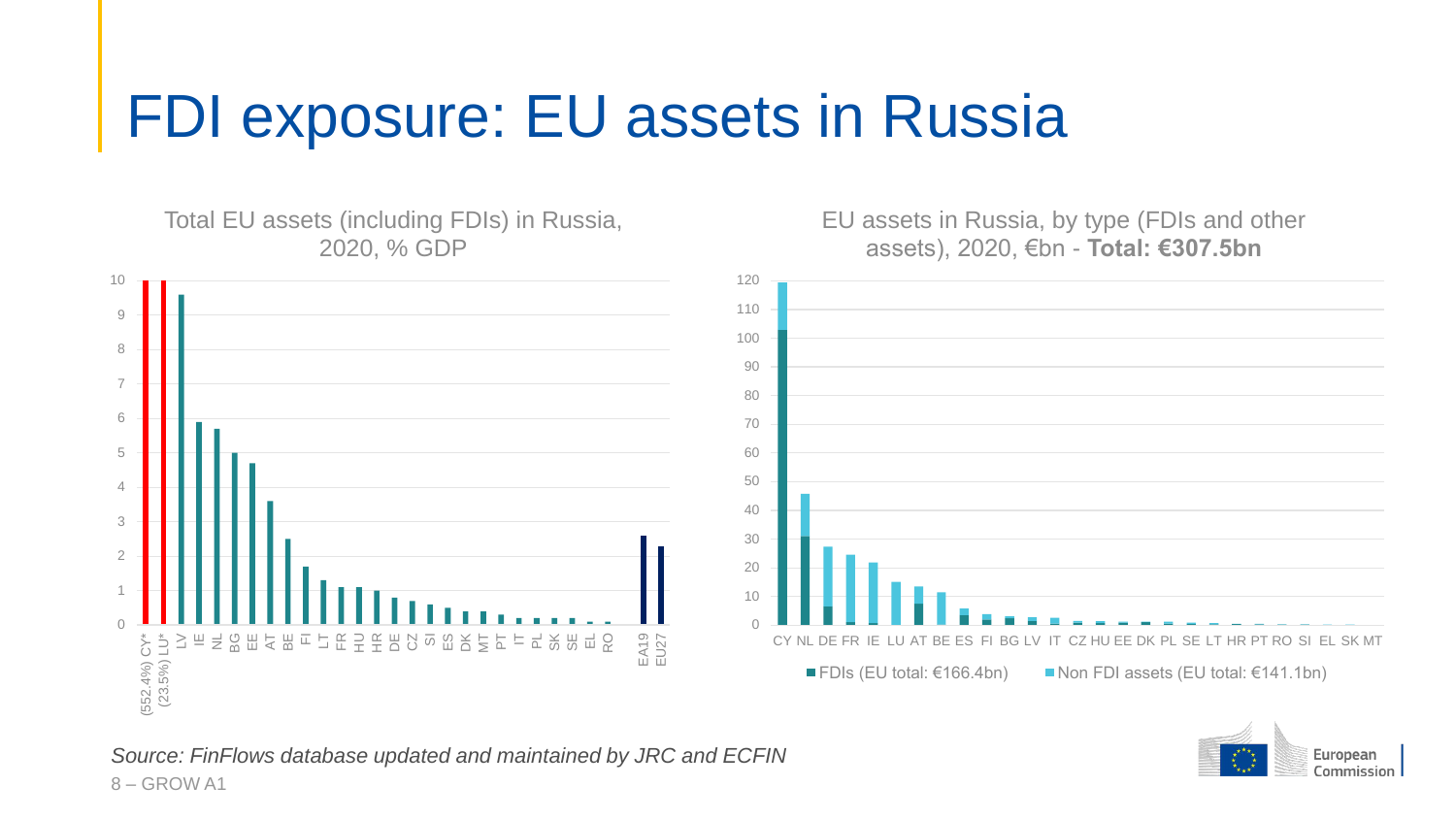## FDI in Russia by region of origin



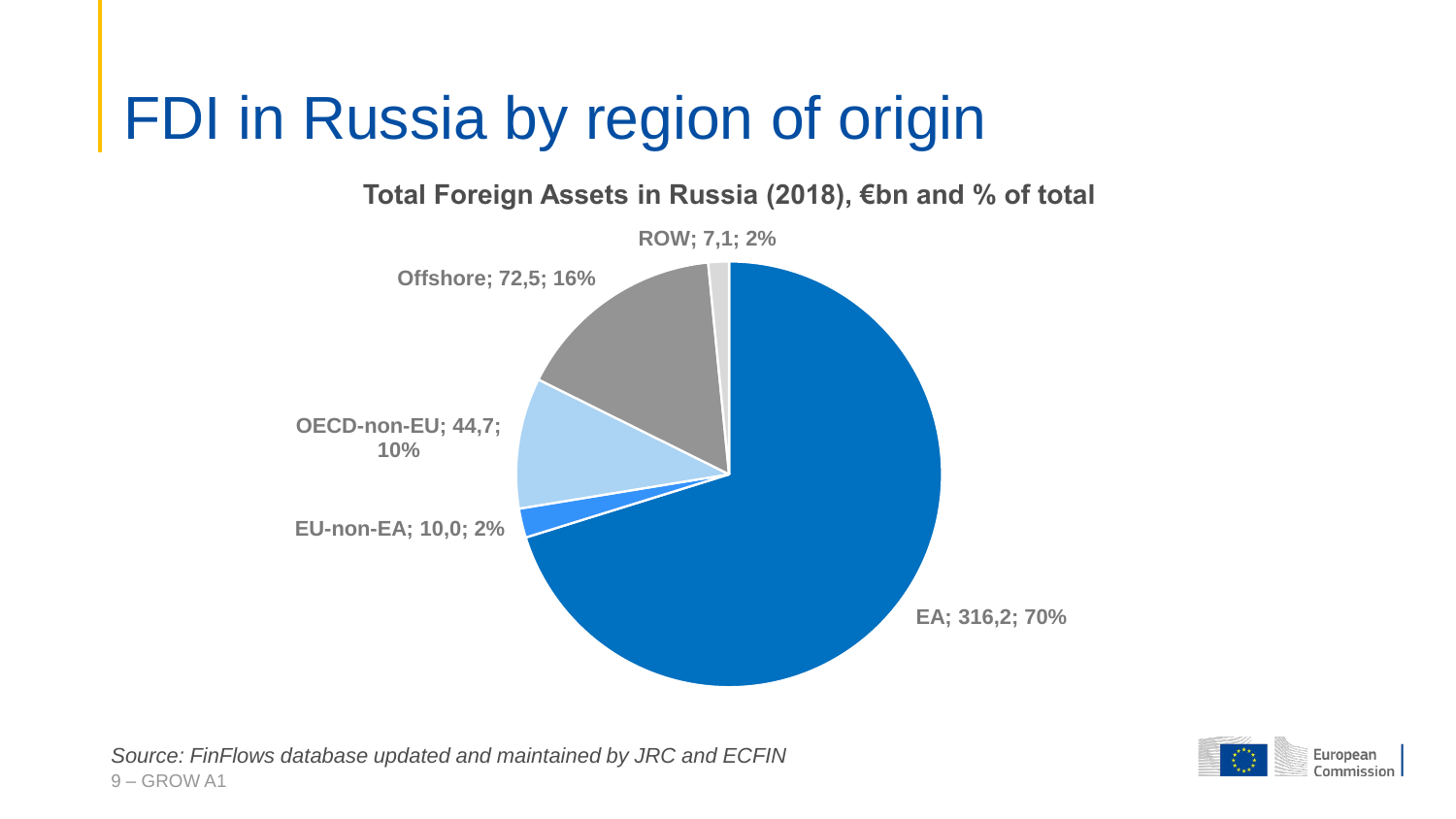## 2. Challenges for companies



 $10 - DG$  GROW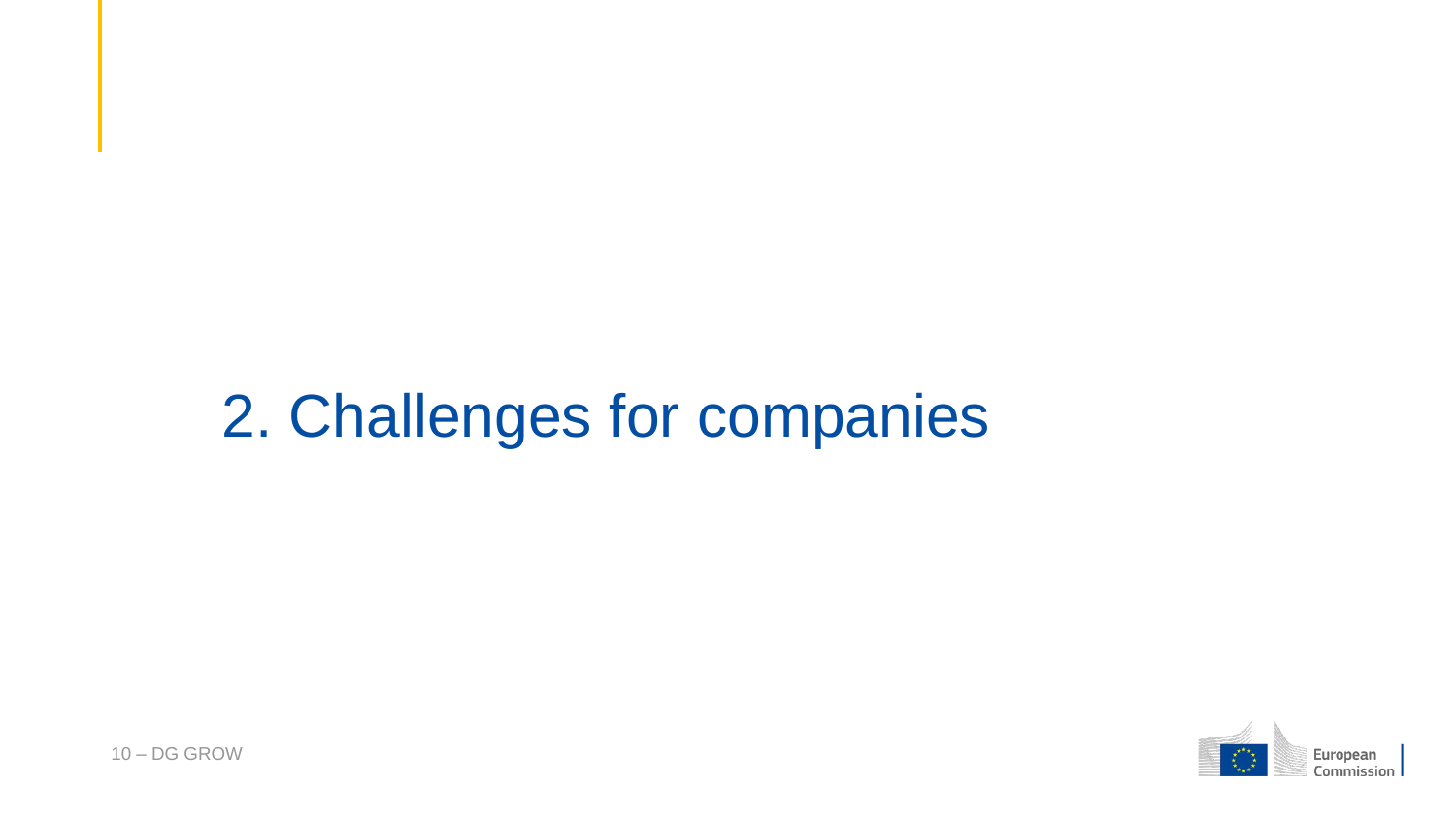## Challenges for companies

| <b>Information needs</b> |                                  | <b>Availability of:</b> | <b>Higher costs</b> |
|--------------------------|----------------------------------|-------------------------|---------------------|
|                          | • Sanctions                      | • Inputs, raw materials | • Energy            |
|                          | $\triangleright$ How applied     | • Labour                | • Other inputs      |
|                          | $\triangleright$ Who is affected | • Markets (sanctions)   | • Logistics         |
|                          | • Countermeasures                | • Transport             |                     |
|                          | • Future risks                   | • Payment systems       |                     |
|                          |                                  | · Insurance             |                     |

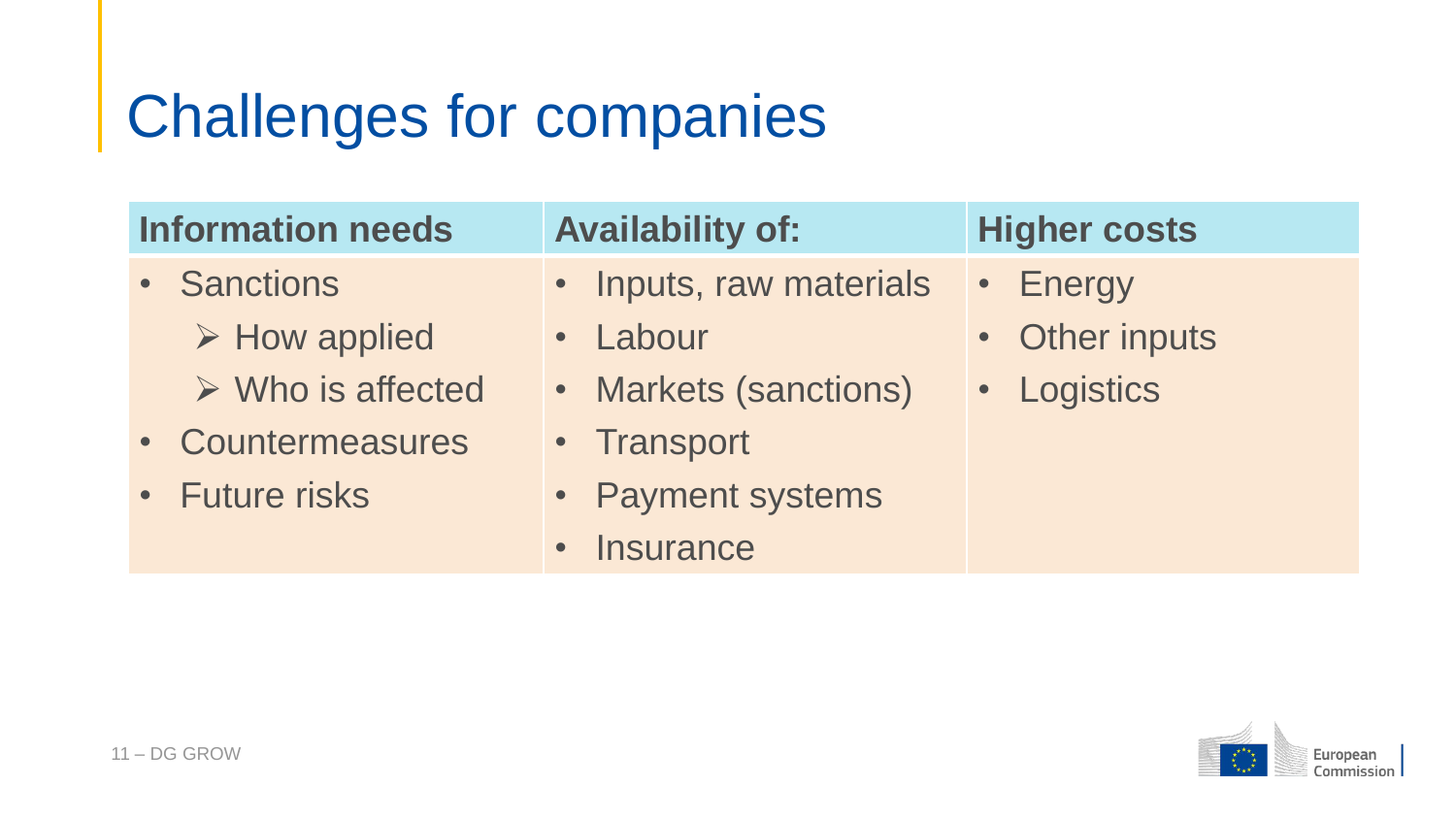## Keywords from the survey on EU supply chain disruptions



European Cluster Collaboration Platform, 16 March 2022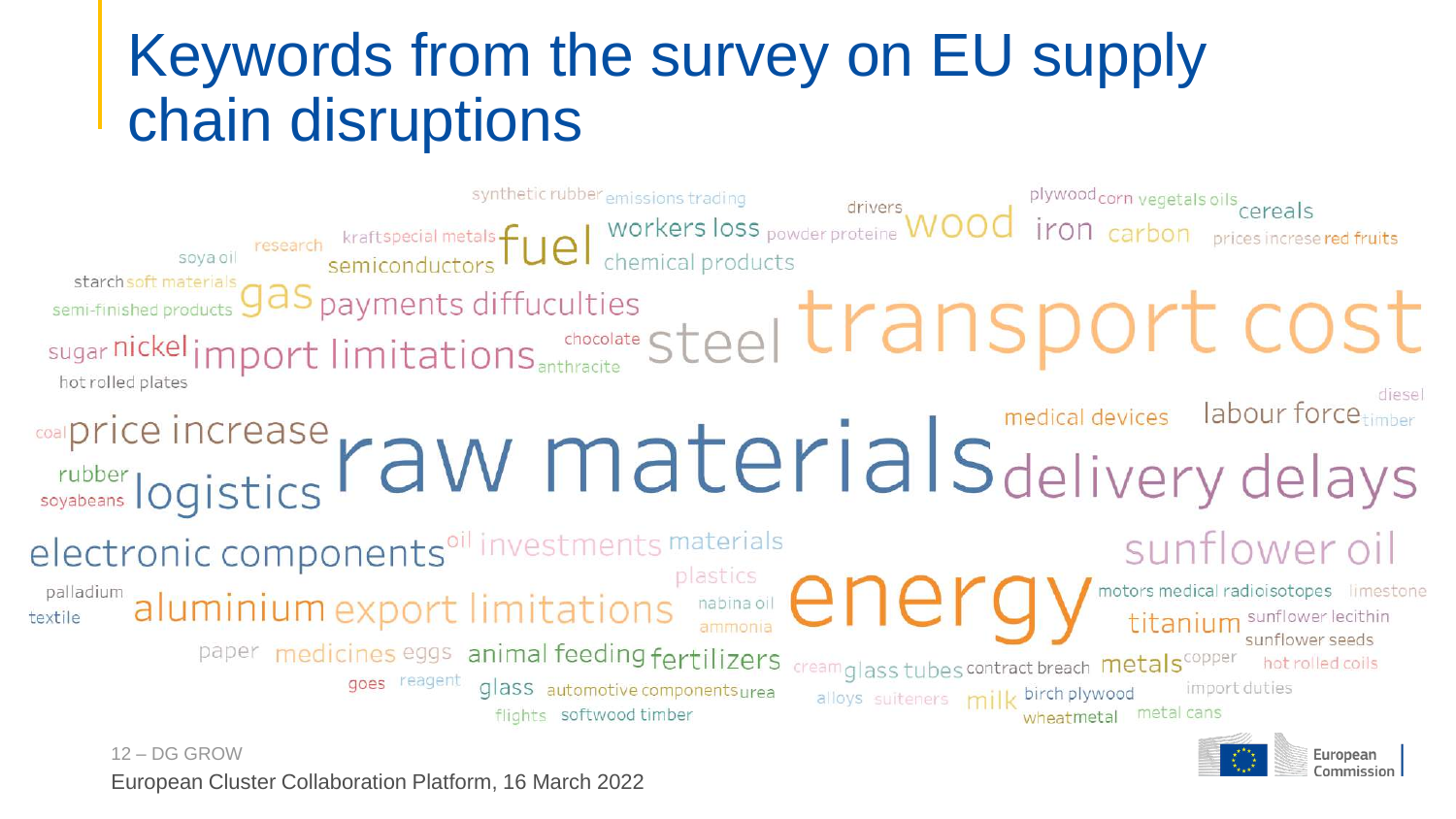## 3. Policy responses



13 - DG GROW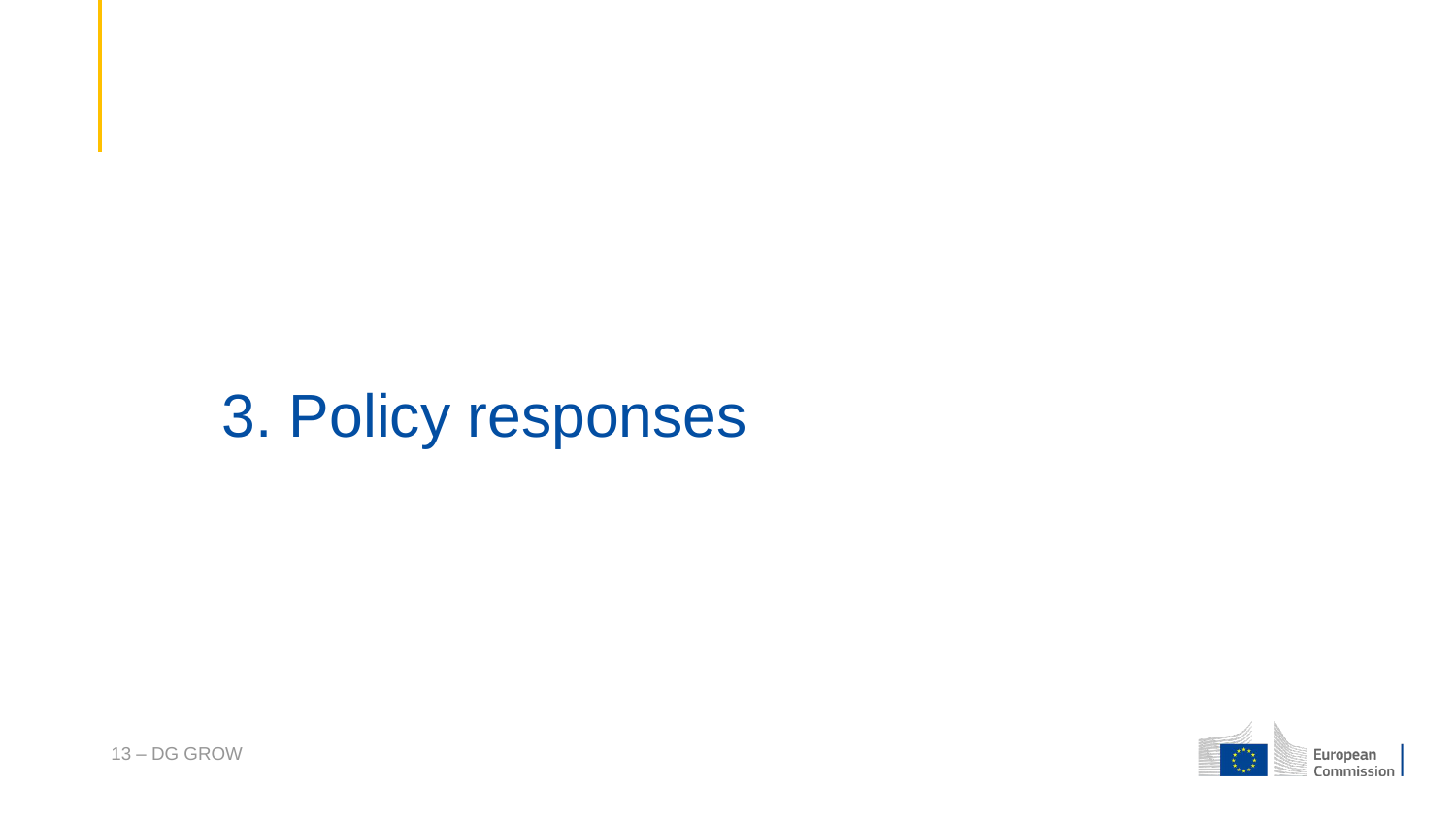## Information on sanctions

- Commission's [sanctions webpage](https://ec.europa.eu/info/business-economy-euro/banking-and-finance/international-relations/restrictive-measures-sanctions_en)
- [Sanctions Map](https://www.sanctionsmap.eu/#/main) (with a whistleblower tool to report sanctions violations)
- Functional mailbox [EC-Russia-Sanctions@ec.europa.eu,](mailto:EC-Russia-Sanctions@ec.europa.eu) also dedicated to Belarus, for questions on sanctions.

#### **Finance**

- [Recovery and Resilience Fund](https://ec.europa.eu/info/business-economy-euro/recovery-coronavirus/recovery-and-resilience-facility_en#the-recovery-and-resilience-facility):  $\epsilon$ 200 bio. available in loans => reduce energy dependence, increase resilience
- [Temporary State Aid Framework:](https://ec.europa.eu/commission/presscorner/detail/en/statement_22_1949) aid to companies affected by the current crisis, sanctions or countersanctions; (ii) liquidity; (iii) compensate for the high gas and 14 - electwicity prices European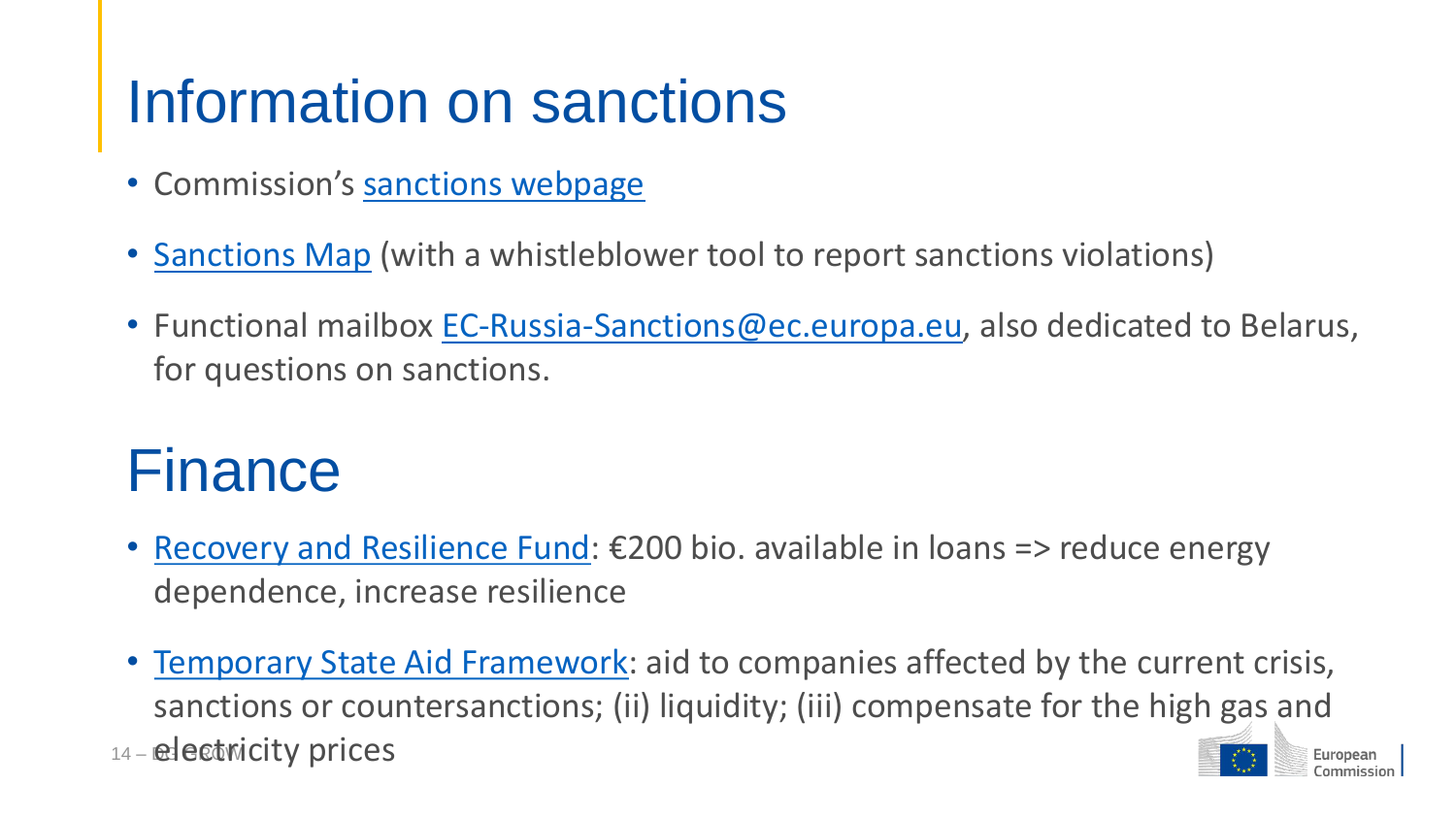## Clusters and Enterprise Europe Network actions

- **Survey on supply chains disruptions**
- **EEN Supply Chain Resilience Platform** enabling European companies – especially SMEs – facing supply shortages to partner with others who [can help resupply them, with support from EEN advisors. https://supply](https://supply-chain-resilience-platform.b2match.io/)chain-resilience-platform.b2match.io/
- Physical workshop in Vilnius on 26 April followed by virtual **matchmaking** on **supply chain disruptions in the Baltic region**

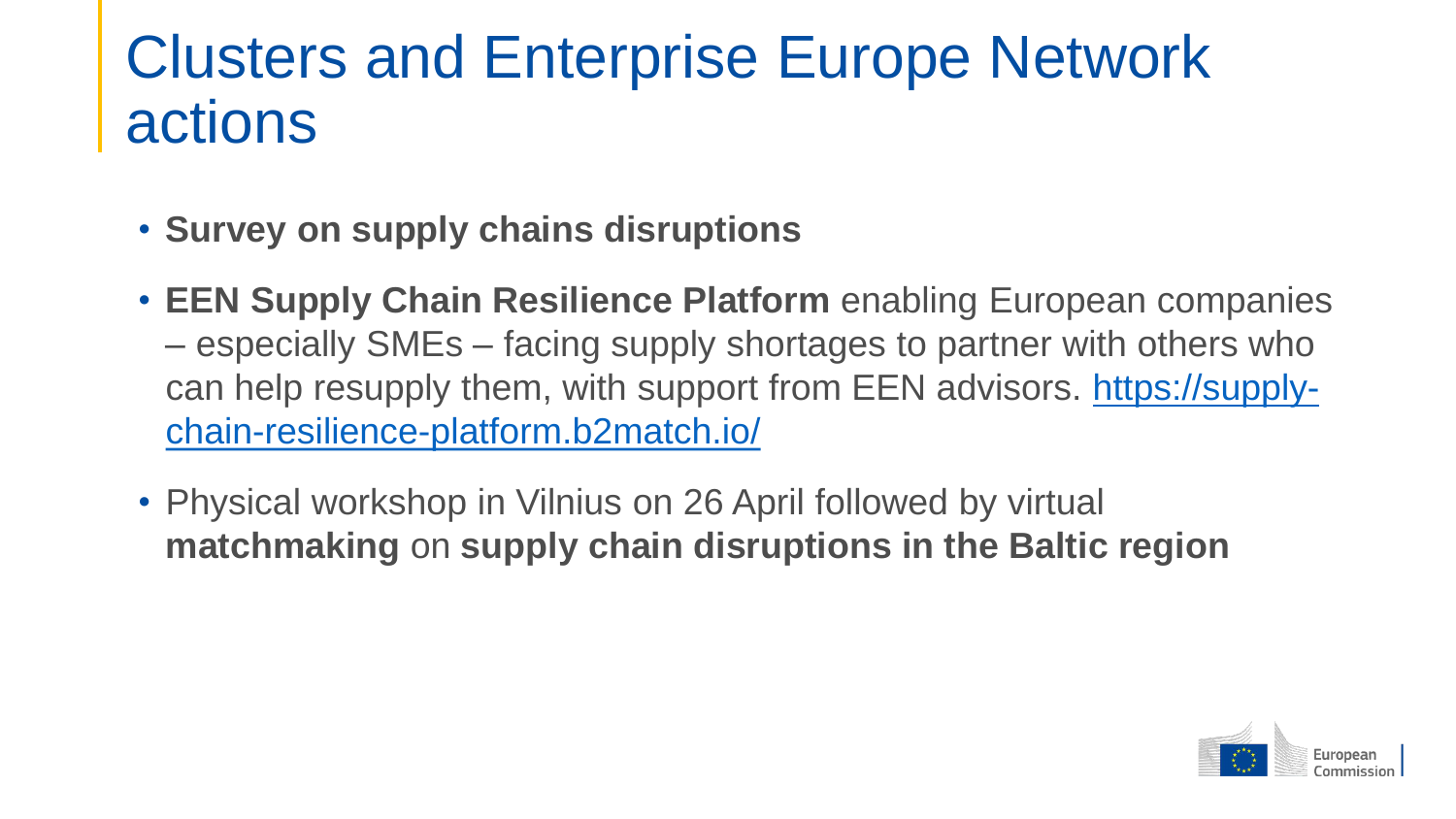## Clusters and Enterprise Europe Network actions to support Ukraine

- *Clusters support Ukraine* Forum open to clusters, EEN members and EU business to enable European industry to provide offers for needs [expressed by Ukrainian clusters and SMEs: EU Clusters Support](https://clustercollaboration.eu/content/eu-clusters-supporting-ukraine) Ukraine | European Cluster Collaboration Platform
- Enabling **financial support to staff** of EEN-Ukraine and Ukrainian cluster organisations to allow them to continue their work;
- Support to Ukrainian entrepreneurs and migrants under **Erasmus for Young Entrepreneurs**

**Information page for SMEs** on what the EU is doing on Ukraine: [https://een.ec.europa.eu/content/eu-and-enterprise-europe-network](https://een.ec.europa.eu/content/eu-and-enterprise-europe-network-support-ukraine)support-ukraine